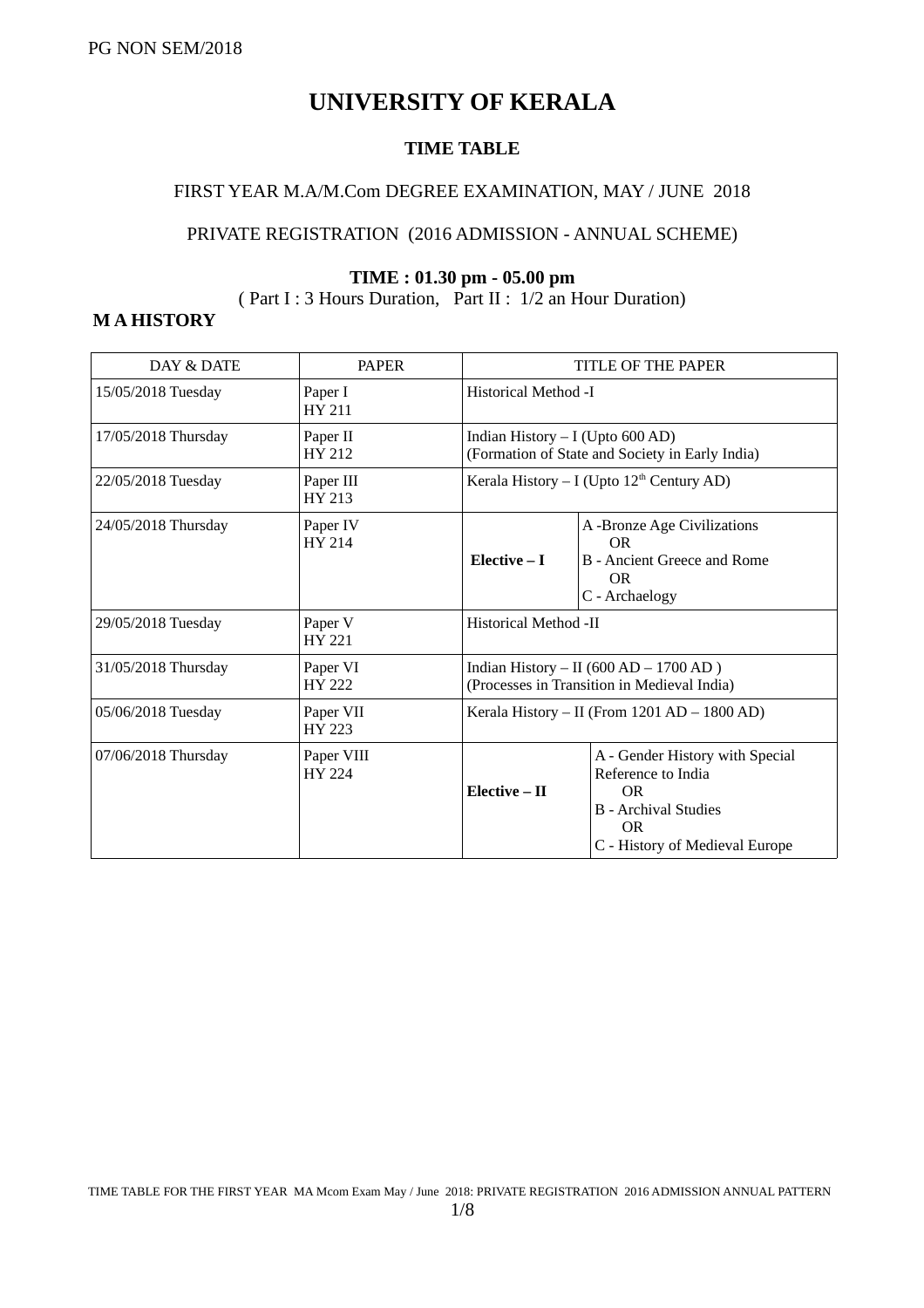#### **M A HINDI LANGUAGE AND LITERATURE**

| DAY & DATE          | PAPER                 | TITLE OF THE PAPER                                     |
|---------------------|-----------------------|--------------------------------------------------------|
| 15/05/2018 Tuesday  | Paper I<br>HLP2101    | Ancient Poetry Early and Riti Periods                  |
| 17/05/2018 Thursday | Paper II<br>HLP2102   | Novel and Short Story                                  |
| 22/05/2018 Tuesday  | Paper III<br>HLP2103  | History of Hindi Literature Early and Medieval Periods |
| 24/05/2018 Thursday | Paper IV<br>HLP2104   | Indian and Western Literary thoughts                   |
| 29/05/2018 Tuesday  | Paper V<br>HLP2105    | Medieval Poetry: Bhakti Period                         |
| 31/05/2018 Thursday | Paper VI<br>HLP2106   | Linguistics and History of Hindi Language              |
| 05/06/2018 Tuesday  | Paper VII<br>HLP2107  | History of Hindi Literature Modern Period              |
| 07/06/2018 Thursday | Paper VIII<br>HLP2108 | <b>Functional Hindi</b>                                |

# **M A SANSKRIT LANGUAGE AND LITERATURE**

| DAY & DATE          | <b>PAPER</b>                   | TITLE OF THE PAPER                             |
|---------------------|--------------------------------|------------------------------------------------|
| 15/05/2018 Tuesday  | Paper I<br>SG <sub>211</sub>   | General Texts of Early Period                  |
| 17/05/2018 Thursday | Paper II<br>SG <sub>212</sub>  | History of Sanskrit Language                   |
| 22/05/2018 Tuesday  | Paper III<br>SG <sub>213</sub> | Grammar-I                                      |
| 24/05/2018 Thursday | Paper IV<br>SG <sub>214</sub>  | Poetry, Prose and Drama                        |
| 29/05/2018 Tuesday  | Paper V<br>SG <sub>215</sub>   | Darsana                                        |
| 31/05/2018 Thursday | Paper VI<br>SG <sub>216</sub>  | Dramaturgy and Aesthetics                      |
| 05/06/2018 Tuesday  | Paper VII<br>SG217             | Grammar II-Nirukta and Mahabhasya              |
| 07/06/2018 Thursday | Paper VIII<br>SG218            | History of Sanskrit Literature and Translation |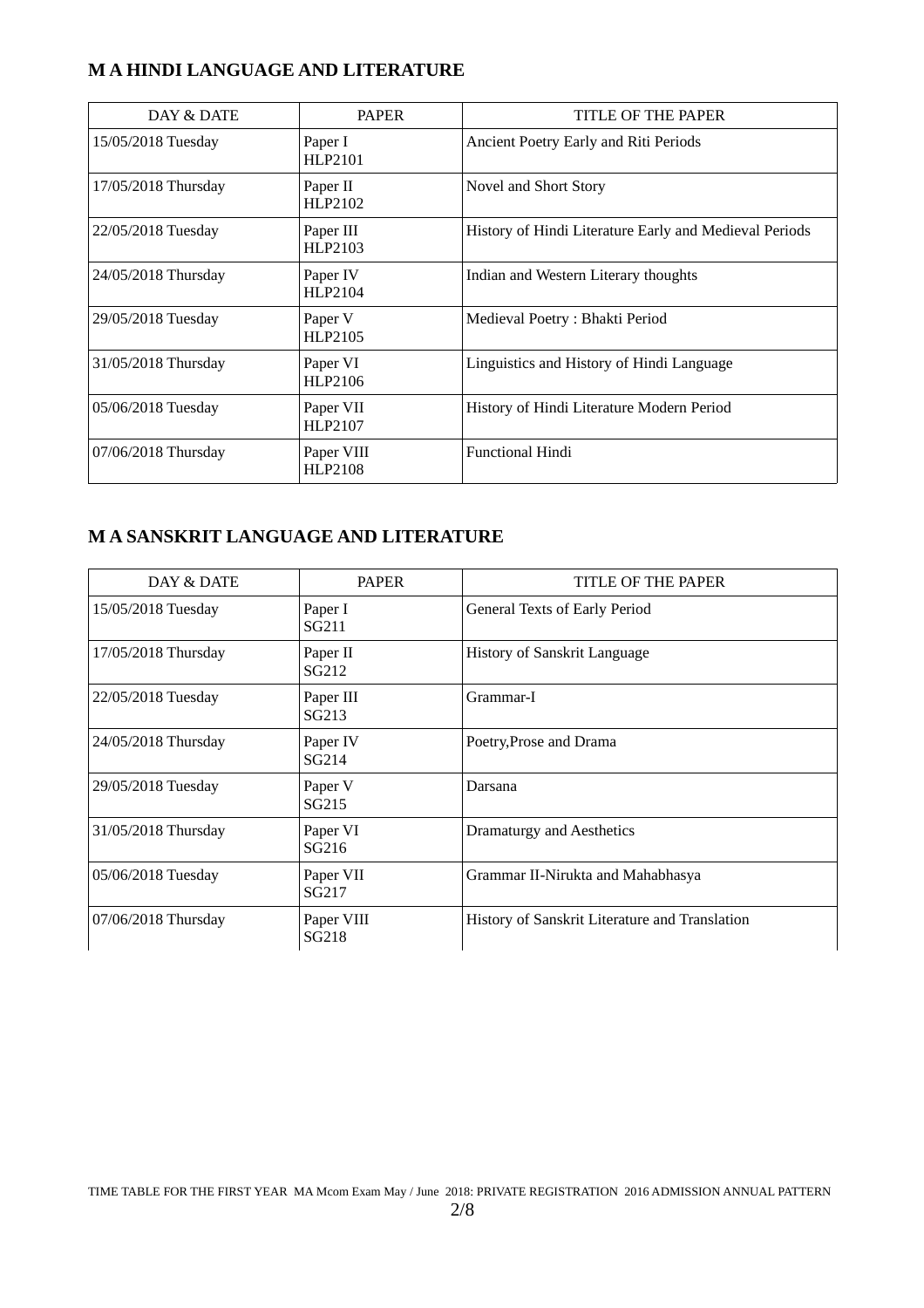# **M A POLITICAL SCIENCE**

| DAY & DATE              | <b>PAPER</b>                                             | TITLE OF THE PAPER                             |
|-------------------------|----------------------------------------------------------|------------------------------------------------|
| 15/05/2018 Tuesday      | Paper I                                                  | Modern Western Political Thought               |
| 17/05/2018 Thursday     | Paper II                                                 | <b>Contemporary Political Theory</b>           |
| 22/05/2018 Tuesday      | Paper III                                                | <b>Indian Government and Politics</b>          |
| 24/05/2018 Thursday     | Paper IV                                                 | <b>Comparative Politics</b>                    |
| 29/05/2018 Tuesday      | Paper V                                                  | Theories and Concepts of Public Administration |
| 31/05/2018 Thursday     | Paper VI                                                 | Theories and Concepts of Inernational Politics |
| 05/06/2018 Tuesday      |                                                          | <b>State and Society in Kerala</b>             |
| 07/06/2018 Thursday     |                                                          | <b>U N and World Peace</b>                     |
| 11/06/2018<br>Monday    |                                                          | <b>Public Policy Analysis</b>                  |
| 12/06/2018<br>Tuesday   | Paper VII<br>(Elective I)<br>Paper VIII<br>(Elective II) | <b>Political Theory: Marxian Tradition</b>     |
| 13/06/2018<br>Wednesday |                                                          | <b>Financial Administration</b>                |
| 18/06/2018<br>Monday    |                                                          | Politics and Social Justice in India           |
| 19/06/2018<br>Tuesday   |                                                          | <b>Contemporary West Asian Politics</b>        |
| 20/06/2018<br>Wednesday |                                                          | <b>Human Resource Management</b>               |
| 21/06/2018<br>Thursday  |                                                          | <b>Gender Politics</b>                         |
| 25/06/2018<br>Monday    |                                                          | Theories of Democracy                          |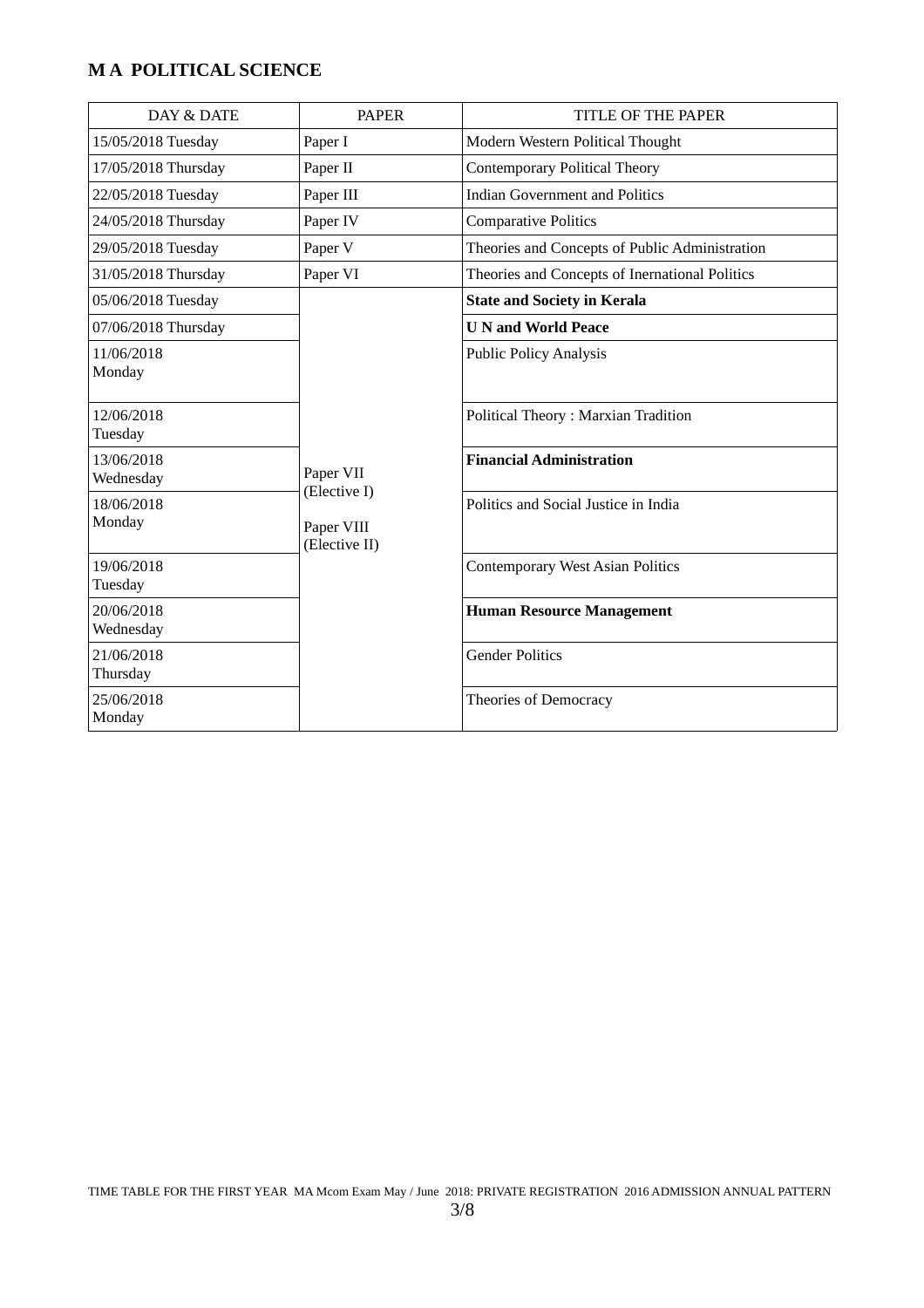#### **M A ISLAMIC HISTORY**

| DAY & DATE          | <b>PAPER</b>               | TITLE OF THE PAPER                             |
|---------------------|----------------------------|------------------------------------------------|
| 15/05/2018 Tuesday  | Paper I<br>IS 211          | Historiography and Research Methodology        |
| 17/05/2018 Thursday | Paper II<br><b>IS 212</b>  | The Life and Times of Holy Prophet             |
| 22/05/2018 Tuesday  | Paper III<br><b>IS 213</b> | Polity and Society under the Pious Caliphs     |
| 24/05/2018 Thursday | Paper IV<br>IS 214         | The Umayyads: The Period of Transition         |
| 29/05/2018 Tuesday  | Paper V<br><b>IS 221</b>   | The Arab and Muslim Historiography             |
| 31/05/2018 Thursday | Paper VI<br><b>IS 222</b>  | The Abbasids: The Period of Cultural Synthesis |
| 05/06/2018 Tuesday  | Paper VII<br>IS 223        | Islam in Africa and Europe                     |
| 07/06/2018 Thursday | Paper VIII<br>IS 224       | Intellectual Awakening under Medieval Islam    |

#### **M A SOCIOLOGY**

| DAY & DATE          | <b>PAPER</b>                                          | TITLE OF THE PAPER                                                                                                   |
|---------------------|-------------------------------------------------------|----------------------------------------------------------------------------------------------------------------------|
| 15/05/2018 Tuesday  | Paper I<br>SO 211                                     | Development of Sociology as a Discipline                                                                             |
| 17/05/2018 Thursday | Paper II<br>SO 212                                    | <b>Theoretical Foundations in Sociology</b>                                                                          |
| 22/05/2018 Tuesday  | Paper III<br>SO 213                                   | Perspectives on Indian Society                                                                                       |
| 24/05/2018 Thursday | Paper IV<br>SO 214                                    | Social Research Methods - I                                                                                          |
| 29/05/2018 Tuesday  | Paper V<br>SO 215                                     | Sociology of Development                                                                                             |
| 31/05/2018 Thursday | Paper VI<br>SO 216                                    | Social Policy and Planning                                                                                           |
| 05/06/2018 Tuesday  | Paper VII<br>SO 217                                   | Social Research Methods - II                                                                                         |
| 07/06/2018 Thursday | Paper VIII<br>SO 218 A<br><b>SO 218 B</b><br>SO 218 C | Sociology of Industry<br>OR.<br>Sociology of Marginalised Communities<br><b>OR</b><br>Urban Planning and Development |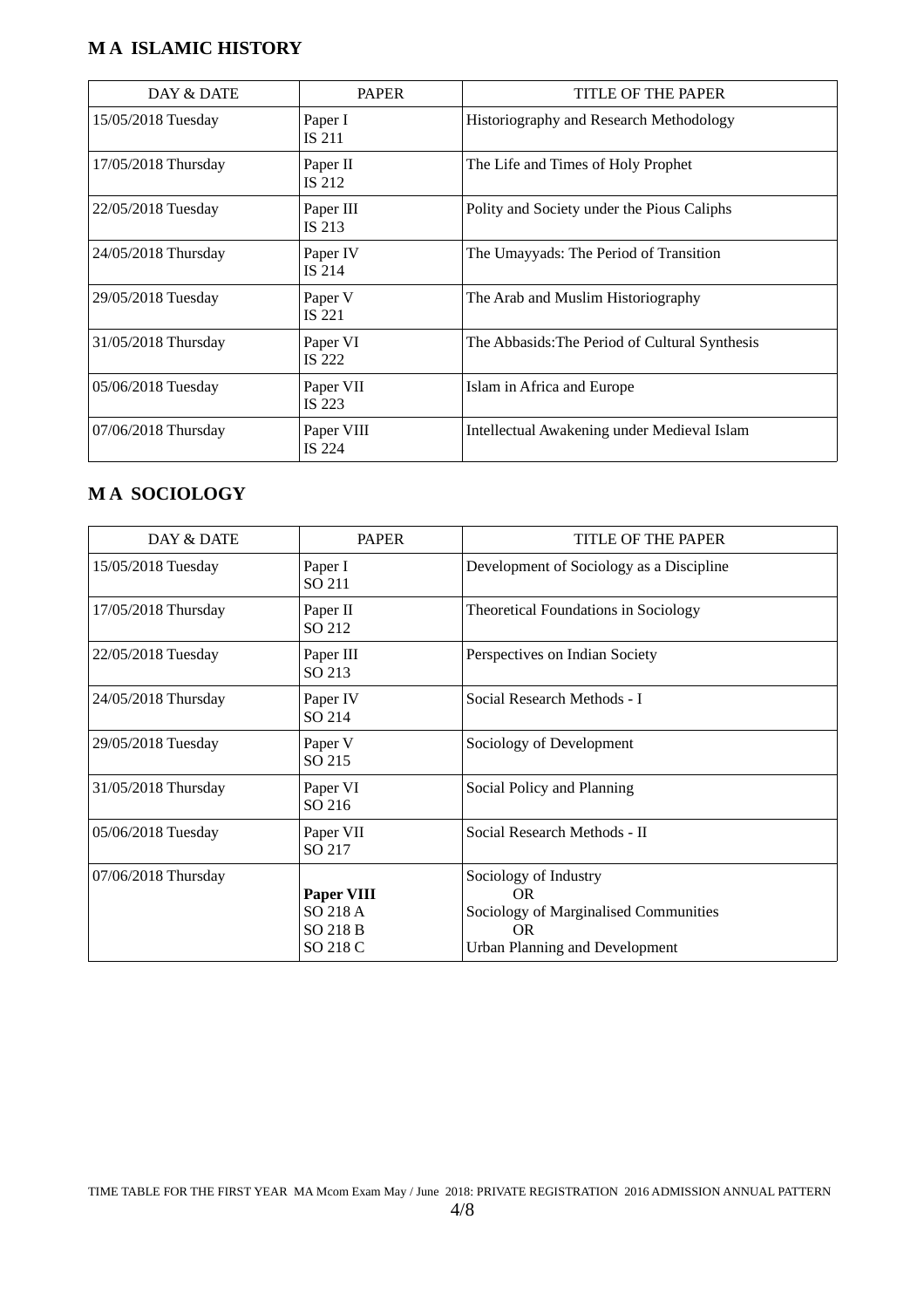#### **M A ECONOMICS**

| DAY & DATE          | <b>PAPER</b> | TITLE OF THE PAPER                            |
|---------------------|--------------|-----------------------------------------------|
| 15/05/2018 Tuesday  | Paper I      | Micro Economics I                             |
| 17/05/2018 Thursday | Paper II     | Economics of Growth and Development           |
| 22/05/2018 Tuesday  | Paper III    | Indian Economic Policy I                      |
| 24/05/2018 Thursday | Paper IV     | <b>Quantitative Methods</b>                   |
| 29/05/2018 Tuesday  | Paper V      | Micro Economics II                            |
| 31/05/2018 Thursday | Paper VI     | Economics of Social Sector and Environment    |
| 05/06/2018 Tuesday  | Paper VII    | Indian Economic Policy (Kerala's Economy)- II |
| 07/06/2018 Thursday | Paper VIII   | Research Methodology and Econometrics         |

# **M A ENGLISH LANGUAGE AND LITERATURE**

| DAY & DATE          | <b>PAPER</b>         | TITLE OF THE PAPER             |
|---------------------|----------------------|--------------------------------|
| 15/05/2018 Tuesday  | Paper I<br>EL 211    | Chaucer to the Elizabethen Age |
| 17/05/2018 Thursday | Paper II<br>EL 212   | Shakespeare                    |
| 22/05/2018 Tuesday  | Paper III<br>EL 213  | The Augustian Age              |
| 24/05/2018 Thursday | Paper IV<br>EL 214   | The Romantic Age               |
| 29/05/2018 Tuesday  | Paper V<br>EL 221    | The Victorian Age              |
| 31/05/2018 Thursday | Paper VI<br>EL 222   | The 20 <sup>th</sup> Century   |
| 05/06/2018 Tuesday  | Paper VII<br>EL 223  | Indian Writing in English      |
| 07/06/2018 Thursday | Paper VIII<br>EL 224 | Literary Theory I              |

TIME TABLE FOR THE FIRST YEAR MA Mcom Exam May / June 2018: PRIVATE REGISTRATION 2016 ADMISSION ANNUAL PATTERN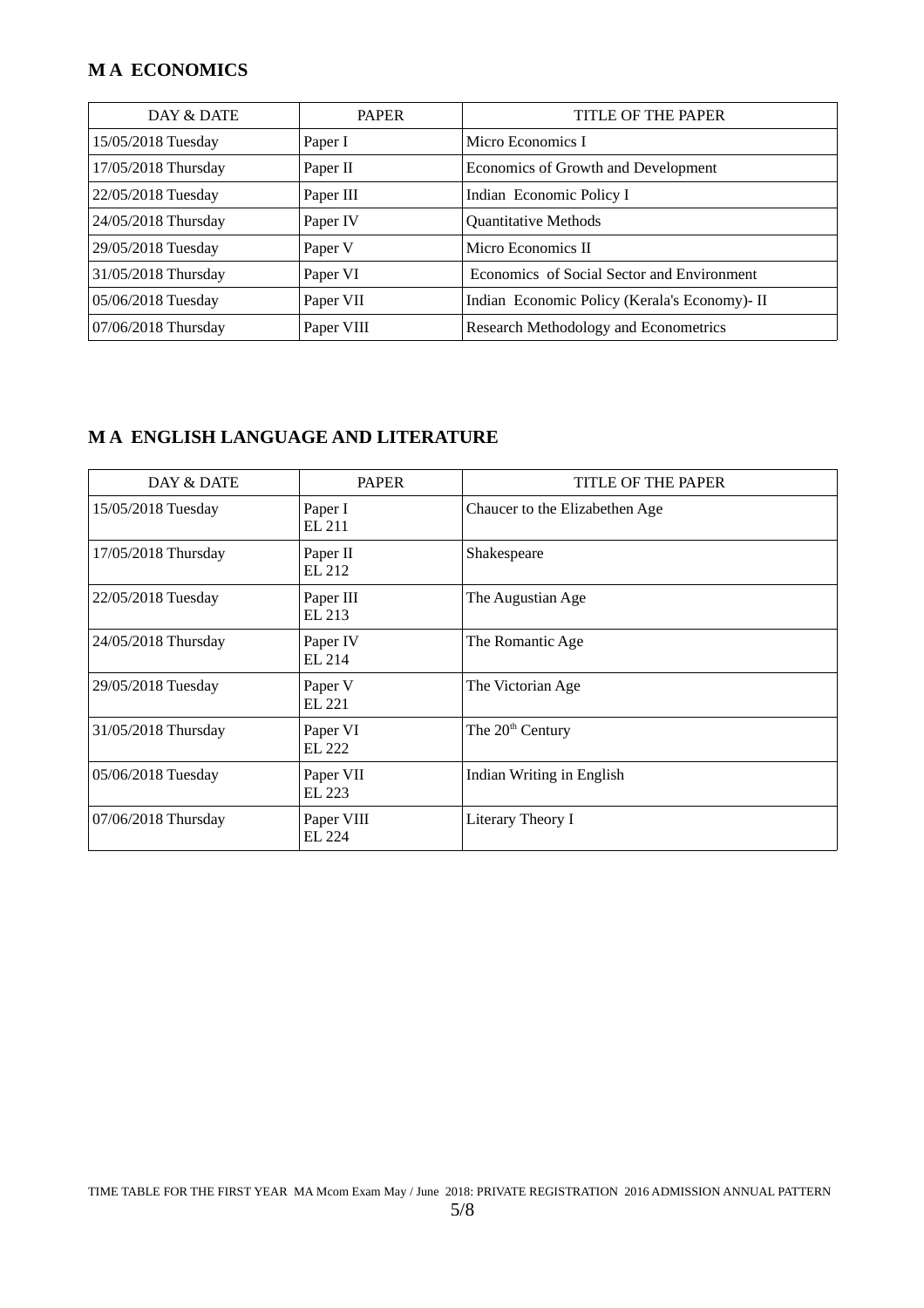#### **M.Com**

| DAY & DATE          | <b>PAPER</b>                | TITLE OF THE PAPER                              |
|---------------------|-----------------------------|-------------------------------------------------|
| 15/05/2018 Tuesday  | Paper I<br>MC 311           | Contemporary Management Concepts and Thoughts   |
| 17/05/2018 Thursday | Paper II<br>MC 312          | Management Information System                   |
| 22/05/2018 Tuesday  | Paper III<br>MC 313         | Research Methodology                            |
| 24/05/2018 Thursday | Paper IV<br><b>MC314</b>    | <b>Advanced Corporate Accounting</b>            |
| 29/05/2018 Tuesday  | Paper V<br>MC 315           | E-Business and Cyber Laws                       |
| 31/05/2018 Thursday | Paper VI<br>MC 316          | <b>Business Ethics and Corporate Governance</b> |
| 05/06/2018 Tuesday  | Paper VII<br><b>MC317</b>   | Quantitative Techniques                         |
| 07/06/2018 Thursday | Paper VIII<br><b>MC 318</b> | Strategic Management                            |

#### **M.A ARABIC LANGUAGE AND LITERATURE**

| DAY & DATE          | <b>PAPER</b>          | TITLE OF THE PAPER                 |
|---------------------|-----------------------|------------------------------------|
| 15/05/2018 Tuesday  | Paper I<br>AL 1201    | <b>Functional Arabic</b>           |
| 17/05/2018 Thursday | Paper II<br>AL 1202   | Classical Arabic Literature        |
| 22/05/2018 Tuesday  | Paper III<br>AL 1203  | Qur'anic & Hadith Literature       |
| 24/05/2018 Thursday | Paper IV<br>AL 1204   | Modern Arabic Poetry               |
| 29/05/2018 Tuesday  | Paper V<br>AL 1205    | Communicative Arabic               |
| 31/05/2018 Thursday | Paper VI<br>AL 1206   | Medieval Arabic Literature         |
| 05/06/2018 Tuesday  | Paper VII<br>AL 1207  | Arabic Literature in India         |
| 07/06/2018 Thursday | Paper VIII<br>AL 1208 | Linguistics , Rhetoric and Prosody |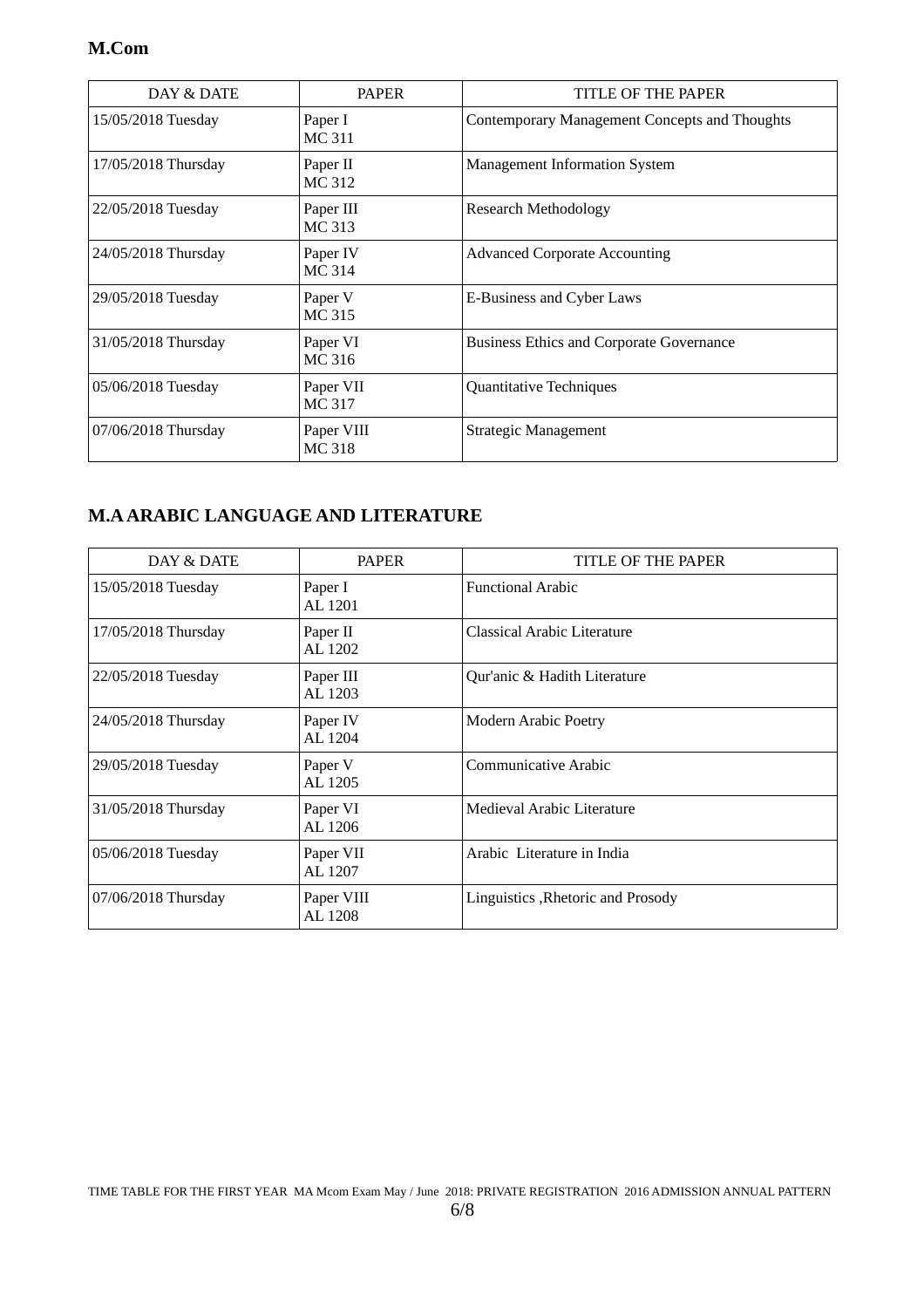# **M.A PHILOSOPHY**

| DAY & DATE          | <b>PAPER</b> | TITLE OF THE PAPER                       |
|---------------------|--------------|------------------------------------------|
| 15/05/2018 Tuesday  | Paper I      | Classical Indian Philosophy              |
| 17/05/2018 Thursday | Paper II     | Western Philosophy: Ancient and Medieval |
| 22/05/2018 Tuesday  | Paper III    | Logic                                    |
| 24/05/2018 Thursday | Paper IV     | Moral Philosophy                         |
| 29/05/2018 Tuesday  | Paper V      | Philosophy of Vedanta                    |
| 31/05/2018 Thursday | Paper VI     | Modern Western Philosophy                |
| 05/06/2018 Tuesday  | Paper VII    | Symbolic Logic                           |
| 07/06/2018 Thursday | Paper VIII   | <b>Applied Ethics</b>                    |

### **M A MALAYALAM**

| DAY & DATE          | <b>PAPER</b>                 | TITLE OF THE PAPER        |
|---------------------|------------------------------|---------------------------|
| 15/05/2018 Tuesday  | Paper I<br><b>MLP 211</b>    | പ്രാചീന സാഹിത്യം          |
| 17/05/2018 Thursday | Paper II<br><b>MLP 212</b>   | മധ്യകാല സാഹിത്യം          |
| 22/05/2018 Tuesday  | Paper III<br><b>MLP 213</b>  | കേരള സംസ്കാരം             |
| 24/05/2018 Thursday | Paper IV<br><b>MLP 214</b>   | മലയാള വ്യാകരണം            |
| 29/05/2018 Tuesday  | Paper V<br><b>MLP 221</b>    | ആധുനിക സാഹിത്യം -ഗദ്യം    |
| 31/05/2018 Thursday | Paper VI<br><b>MLP 222</b>   | ആധുനിക സാഹിത്യം -പദ്യം    |
| 05/06/2018 Tuesday  | Paper VII<br><b>MLP 223</b>  | സാഹിത്യ മീമാംസ -പൗരസ്ക്യം |
| 07/06/2018 Thursday | Paper VIII<br><b>MLP 224</b> | സാഹിത്യ മീമാംസ-പാശ്ചാത്യം |

TIME TABLE FOR THE FIRST YEAR MA Mcom Exam May / June 2018: PRIVATE REGISTRATION 2016 ADMISSION ANNUAL PATTERN